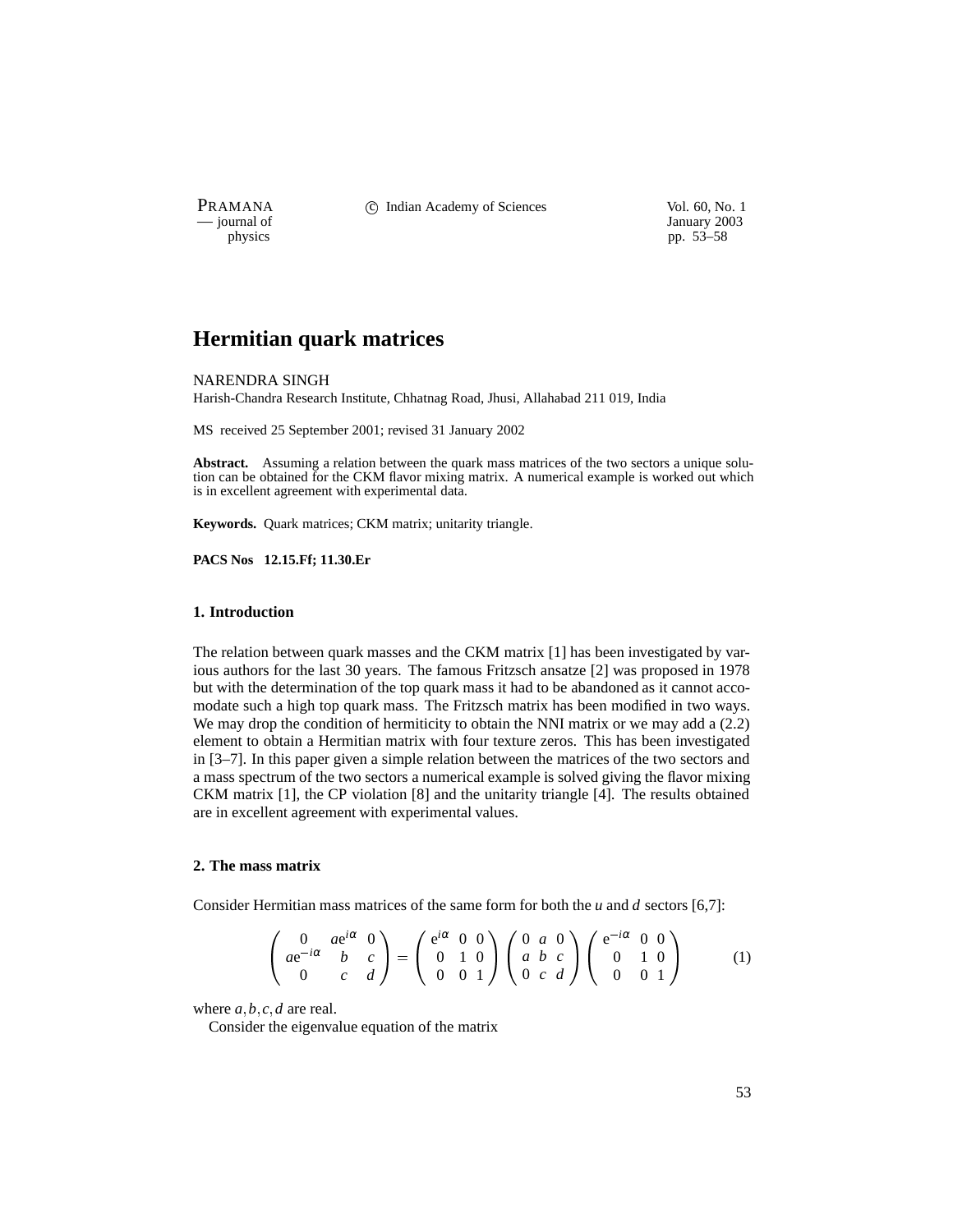*Narendra Singh*

$$
M = \begin{pmatrix} 0 & a & 0 \\ a & b & c \\ 0 & c & d \end{pmatrix}.
$$
 (2)

If we assume  $a, b, c, d$  to be real and positive, then one of the eigenvalues must be negative. Let the eigenvalues be  $m_1, m_2, m_3$  with  $m_3 \gg m_2 \gg m_1$  since there is a strong hierarchy in both sectors. The eigenvalue equation gives

$$
b + d = m_3 + m_2 - m_1; \quad a^2 d = m_1 m_2 m_3;
$$
  

$$
bd - a^2 - c^2 = m_2 m_3 - m_3 m_1 - m_1 m_2.
$$
 (3)

The elements  $a, b, c$  can be expressed in terms of  $m_1, m_2, m_3$  and  $d$ .

$$
a2 = m1m2m3/d; \t b = m3 + m2 - m1 - d;c2 = (d + m1)(d - m2)(m3 - d)/d.
$$
 (4)

Due to the strong hierarchy of the quark masses in both sectors we have  $[6]d > b, c > a$ . Also from (4) we must have  $m_3 > d > m_2$ .

The orthogonal matrix which diagonalizes the mass matrix (2) has the form [7]  $S = (S_{rs})$ where

$$
S_{11} = \sqrt{\frac{m_2 m_3 (d + m_1)}{d(m_2 + m_1)(m_3 + m_1)}}
$$
  
\n
$$
= \sqrt{\frac{m_2}{m_2 + m_1}} \sqrt{\left(1 + \frac{m_1}{m_3 + m_1}q\right)}
$$
  
\n
$$
S_{12} = \sqrt{\frac{m_1 m_3 (d - m_2)}{d(m_2 + m_1)(m_3 - m_2)}}
$$
  
\n
$$
= \sqrt{\frac{m_1}{m_2 + m_1}} \sqrt{\left(1 - \frac{m_2}{m_3 - m_2}q\right)}
$$
  
\n
$$
S_{13} = \sqrt{\frac{m_1 m_2 (m_3 - d)}{d(m_3 + m_1)(m_3 - m_2)}}
$$
  
\n
$$
= \sqrt{\frac{m_1 m_2}{(m_3 + m_1)(m_3 - m_2)}} \sqrt{q}
$$
  
\n
$$
S_{21} = -\sqrt{\frac{m_1 (d + m_1)}{(m_2 + m_1)(m_3 + m_1)}}
$$
  
\n
$$
= -\sqrt{\frac{m_1}{m_2 + m_1}} \sqrt{\left(1 - \frac{m_3}{m_3 + m_1}p\right)}
$$
  
\n
$$
S_{22} = \sqrt{\frac{(d - m_2)m_2}{(m_2 + m_1)(m_3 - m_2)}}
$$

54 *Pramana – J. Phys.,* **Vol. 60, No. 1, January 2003**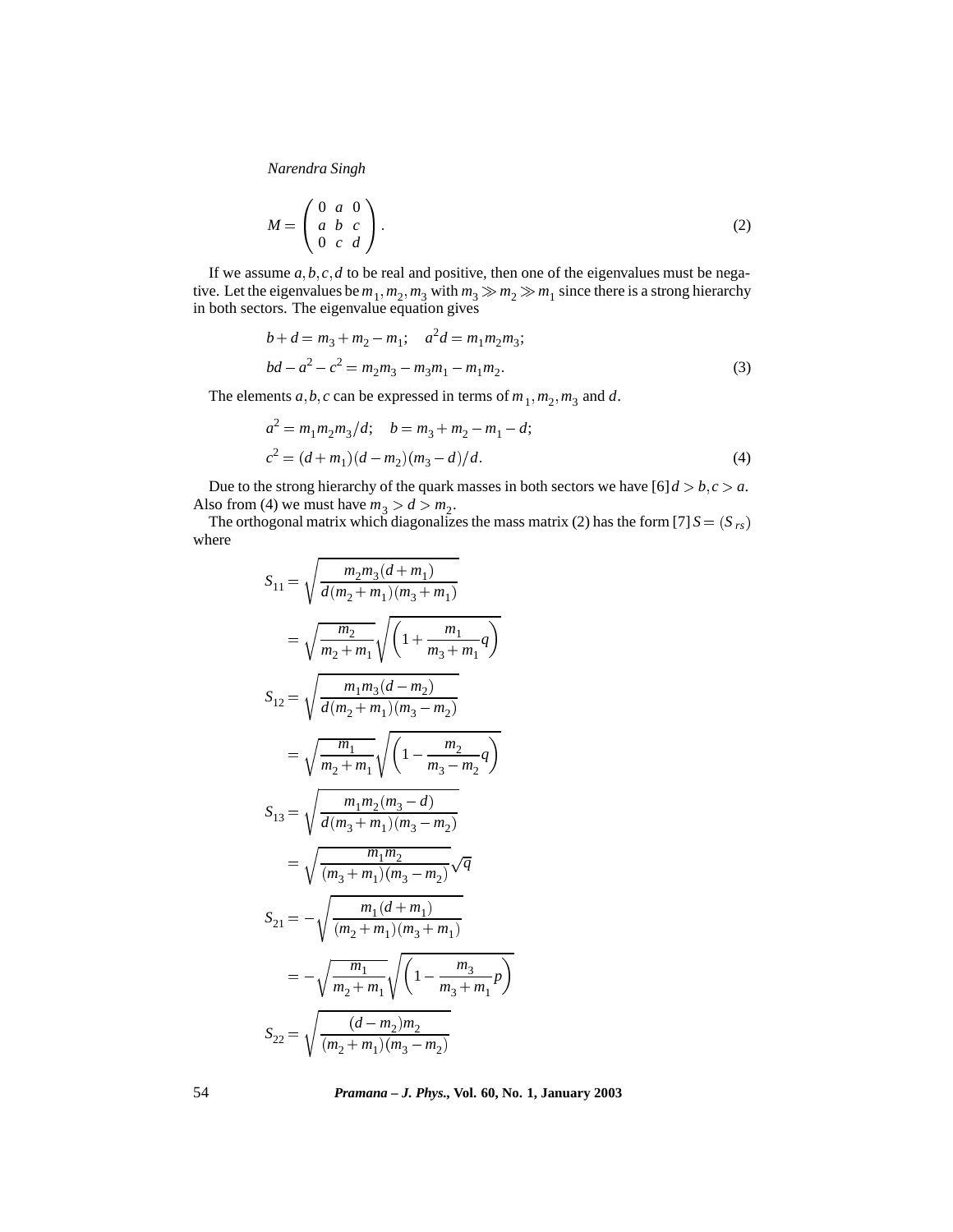## *Hermitian quark matrices*

$$
= \sqrt{\frac{m_2}{m_2 + m_1}} \sqrt{\left(1 - \frac{m_3}{m_3 - m_2}p\right)}
$$
  
\n
$$
S_{23} = \sqrt{\frac{m_3(m_3 - d)}{(m_3 + m_1)(m_3 - m_2)}}
$$
  
\n
$$
= \sqrt{\frac{m_3^2}{(m_3 + m_1)(m_3 - m_2)}} \sqrt{p}
$$
  
\n
$$
S_{31} = \sqrt{\frac{m_1(d - m_2)(m_3 - d)}{d(m_2 + m_1)(m_3 + m_1)}}
$$
  
\n
$$
= \sqrt{\frac{m_1(m_3 - m_2)}{(m_2 + m_1)(m_3 + m_1)}} \sqrt{\left(1 - \frac{m_3}{m_3 - m_2}p\right)q}
$$
  
\n
$$
S_{32} = -\sqrt{\frac{m_2(d + m_2)(m_3 - d)}{d(m_2 + m_1)(m_3 - m_2)}}
$$
  
\n
$$
= -\sqrt{\frac{m_2(m_3 + m_1)}{(m_2 + m_1)(m_3 - m_2)}} \sqrt{\left(1 - \frac{m_3}{m_3 - m_1}p\right)q}
$$
  
\n
$$
S_{33} = \sqrt{\frac{m_3(d + m_1)(d - m_2)}{d(m_3 + m_1)(m_3 - m_2)}}
$$
  
\n
$$
= \sqrt{\left(1 + \frac{m_1}{m_3 + m_1}q\right)} \sqrt{\left(1 - \frac{m_3}{m_3 - m_2}p\right)}
$$
  
\n(5)

where  $p$  is given by

$$
d = m_3(1 - p) \tag{6}
$$

and

$$
q = \frac{p}{(1-p)}.\tag{7}
$$

Later when dealing with separate sectors we use the subscripts *u* and *d*. Also for the *u* sector  $m_1 = m_u, m_2 = m_c, m_3 = m_t$  and for the *d* sector  $m_1 = m_d, m_2 = m_s, m_3 = m_b$ . The parameter used in [4] is  $r = c/b$ . In our notation we get approximately

$$
p \simeq \frac{r^2 m_2^2}{(m_3 - m_2)m_3}.\tag{8}
$$

Since  $r \sim 1$  the parameter *p* must be small.

The parameter used in [6] is

$$
R = \frac{b}{m_3} = \frac{m_2 - m_1}{m_3} + p. \tag{9}
$$

*Pramana – J. Phys.,* **Vol. 60, No. 1, January 2003** 55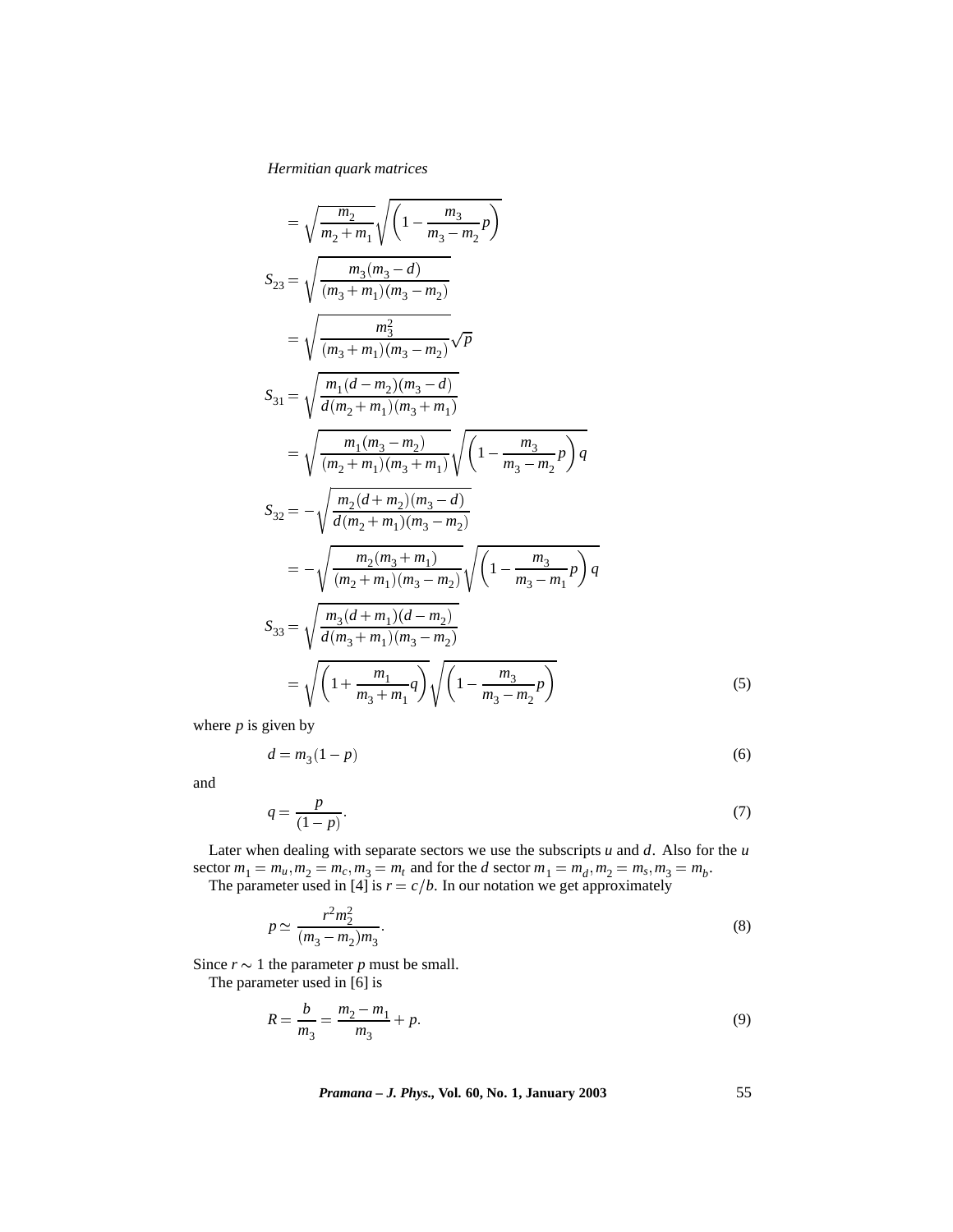## *Narendra Singh*

#### **3. The CKM matrix**

The CKM matrix has the form  $S_u^+ PS_d$  where

$$
P = \begin{pmatrix} e^{i\delta} & 0 & 0 \\ 0 & 1 & 0 \\ 0 & 0 & 1 \end{pmatrix} \text{ where } \delta = \alpha_d - \alpha_u \tag{10}
$$

$$
V_{rs} = S_{u_{1r}} S_{d_{1s}} e^{i\delta} + S_{u_{2r}} S_{d_{2s}} + S_{u_{3r}} S_{d_{3s}}
$$
(11)

$$
=v_{rs}e^{i\delta_{rs}}\tag{12}
$$

where  $v_{rs} = |V_{rs}|$  is a positive real number.

## **4. The Euler rotation angles**

The orthogonal matrix *S* can be written as a product of three rotation matrices [4] (eqs  $(4)-(15)$ 

$$
S = R_{31}R_{23}R_{12}
$$
\n(13)

$$
= \begin{pmatrix} c_{\tau} & 0 & s_{\tau} \\ 0 & 1 & 0 \\ -s_{\tau} & 0 & c_{\tau} \end{pmatrix} \begin{pmatrix} 1 & 0 & 0 \\ 0 & c_{\sigma} & s_{\sigma} \\ 0 & -s_{\sigma} & c_{\sigma} \end{pmatrix} \begin{pmatrix} c_{\omega} & c_{\omega} & 0 \\ -s_{\omega} & c_{\omega} & 0 \\ 0 & 0 & 1 \end{pmatrix}
$$
(14)

$$
= \begin{pmatrix} (c_{\tau}c_{\omega} + s_{\tau}s_{\omega}s_{\omega}) & (c_{\tau}s_{\omega} - s_{\tau}s_{\sigma}c_{\omega}) & s_{\tau}c_{\sigma} \\ -c_{\sigma}s_{\omega} & c_{\sigma}c_{\omega} & s_{\sigma} \\ (-s_{\tau}c_{\omega} + c_{\tau}s_{\sigma}s_{\omega}) & (-s_{\tau}s_{\omega} - c_{\tau}s_{\sigma}c_{\omega}) & c_{\tau}c_{\sigma} \end{pmatrix}.
$$
 (15)

Then

$$
\tan \tau = \frac{S_{13}}{S_{33}}, \quad \tan \omega = -\frac{S_{21}}{S_{22}}, \quad \sin \sigma = S_{23}.
$$
 (16)

# **5. A numerical example**

We take the following quark mass values at electroweak scale ( $\mu = M_z$ ) in Mev [7]:

$$
m_u = 2.5, \quad m_c = 600, \quad m_t = 174000;
$$
  

$$
m_d = 4.0, \quad m_s = 80, \quad m_b = 3000.
$$
 (17)

Substituting these in (5) we obtain  $S_u$  and  $S_d$  in terms of  $p_u, q_u$  and  $p_dq_d$ . We have to determine  $p_u$  and  $p_d$ . For this we assume a simple relation that

$$
d = m_3 - \chi m_1 \tag{18}
$$

56 *Pramana – J. Phys.,* **Vol. 60, No. 1, January 2003**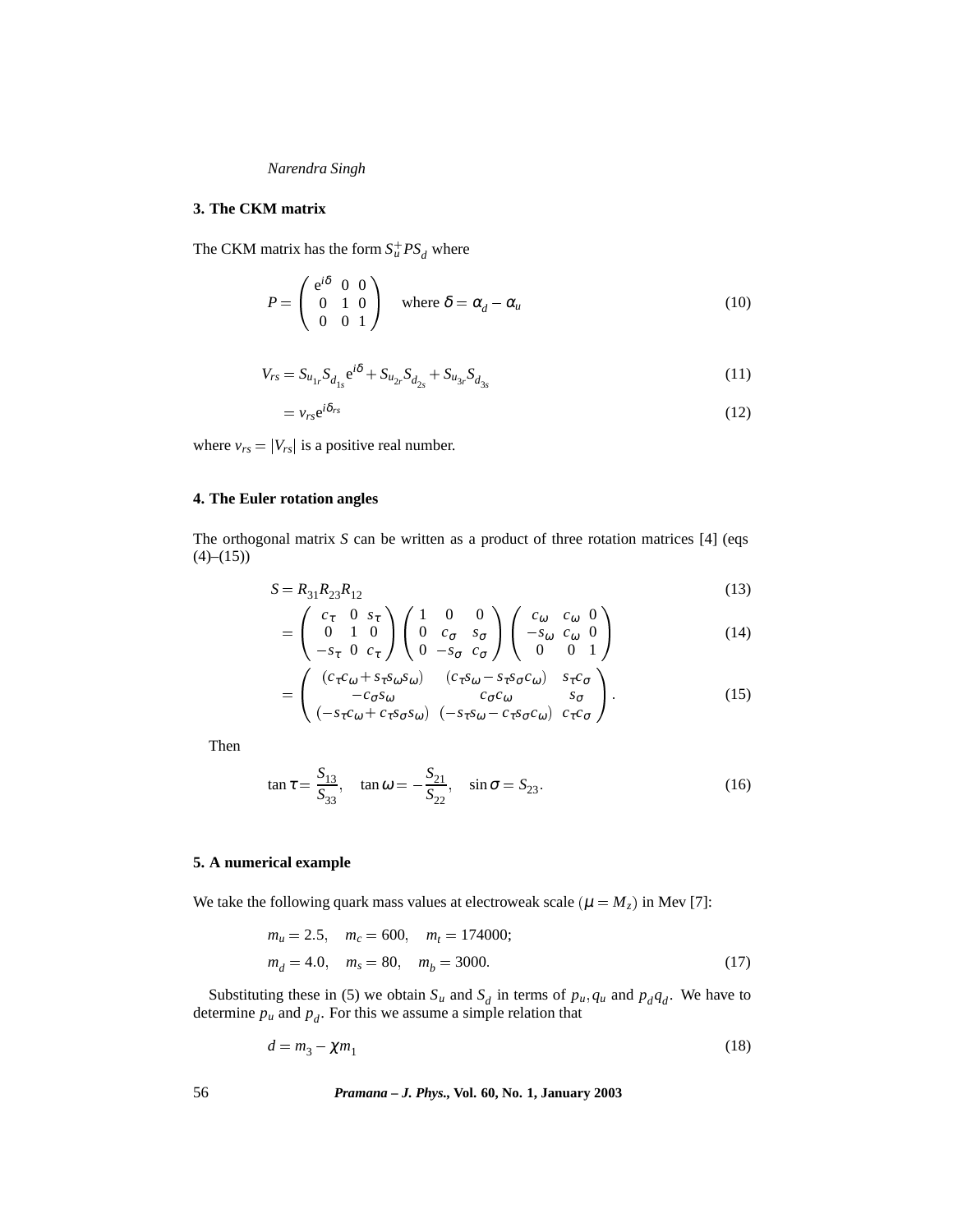### *Hermitian quark matrices*

with  $\chi$  having the same value for both sectors, then

$$
\frac{p_u}{p_d} = \frac{m_u/m_t}{m_d/m_b} \tag{19}
$$

with the values of the quark masses given in (17) we get

$$
p_u = 0.01077586 p_d. \tag{20}
$$

The coefficient of  $e^{i\delta}$  is smallest in  $V_{33}$ . This is  $S_{u13}S_{d13} \simeq 0.0000 0000 03$  which may be neglected. The remaining terms  $S_{u22}S_{d23} + S_{u33}S_{d33}$  are real and can be expressed in terms of  $p_d$ . Using the known value  $|V_{33}| = 0.9992$  we obtain

$$
p_d = 0.00193537.\t(21)
$$

To obtain  $\alpha$  we use the known value  $|V_{12}| = 0.22$ . Using (11) and (17) and the expressions for  $S_u$  and  $S_d$ 

$$
\cos \delta = 0.107924, \quad \sin \delta = 0.994519. \tag{22}
$$

Then using  $(5)$ ,  $(11)$ ,  $(12)$ ,  $(17)$  and  $(20)$ – $(22)$  we have

$$
\left(v_{rs}\right) = \left(\begin{array}{ccc} 0.97549496 & 0.22000000 & 0.00255733\\ 0.21985300 & 0.97471374 & 0.03991681\\ 0.00845890 & 0.03909204 & 0.99920000 \end{array}\right) \tag{23}
$$

and

$$
(\tan \delta_{rs}) = \begin{pmatrix} +8.12273046 & -5.51554088 & -0.10367152 \\ -0.29615569 & +0.01432197 & +0.00044831 \\ -0.00011632 & -0.00000564 & 0.0000000003 \end{pmatrix}.
$$
 (24)

Also we get the Euler angles

$$
\tan \tau_u = -0.00000102, \quad \tan \omega_u = +0.06448162, \quad \sin \sigma_u = +0.00457506
$$
\n
$$
\tan \tau_d = +0.00026626, \quad \tan \omega_d = +0.22359620, \quad \sin \sigma_d = +0.04456976.
$$
\n(25)

The CP-violation [8] is  $\tau = |I_m V_{i\alpha} V_{j\beta} V_{i\beta}^{\times} V_{j\alpha}^{\times}|$  with  $i \neq j, \alpha \neq \beta$ . Let  $i = 2, j = 1, \alpha = 3, \beta = 1$  then we get

$$
\tau = |I_{m}V_{23}V_{11}V_{21}^{X}V_{13}^{X}| = 2 \times 10^{-5}
$$
\n(26)

The three sides of the unitarity triangles [4] eqs (2)–(8)  $V_{13}^{x}V_{11} + V_{23}^{x}V_{21} + V_{33}^{x}V_{31} = 0$  are

$$
|V_{13}^{\times}V_{11}| = 0.00249466, \quad |V_{23}^{\times}V_{21}| = 0.00877583, \quad |V_{33}^{\times}V_{31}| = 0.00845213.
$$
\n(27)

The angles of this triangle are

*Pramana – J. Phys.,* **Vol. 60, No. 1, January 2003** 57